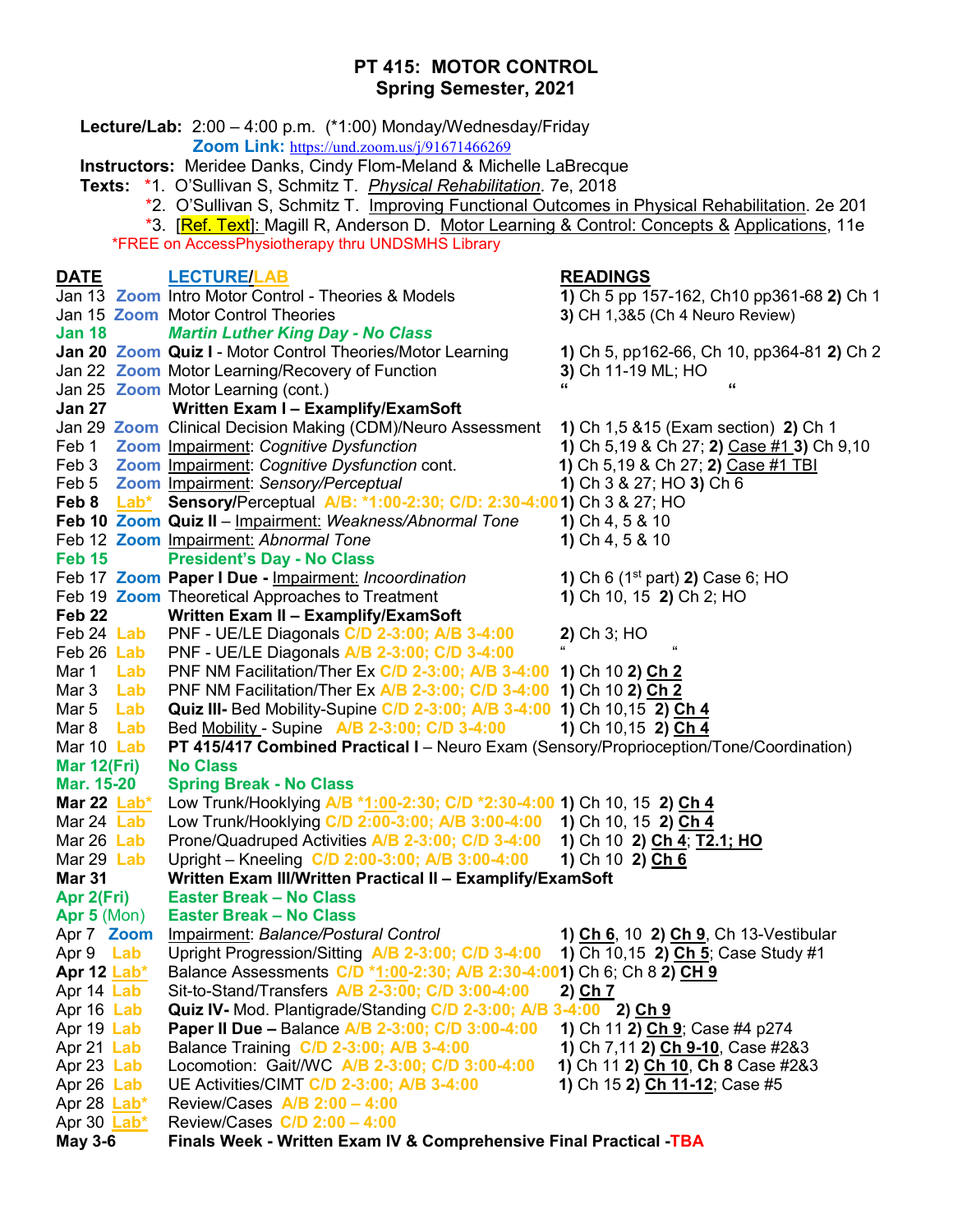# **ASSIGNMENTS:**

**Written Project I**: **(Due Feb 17)** - Review of a *chapter of a book* or a *published article* on the theoretical framework for therapeutic exercise related to Motor Control and Learning or Sensory and/or Perceptual Dysfunction, Muscle Weakness/Strengthening, Abnormal Tone, Coordination, Balance/Postural Control. May include, but not limited to, Motor Control Theories, Contemporary Task-Oriented Model, or Motor Learning. The review should include the purpose of the article or chapter, an overview of the article or chapter, and how you feel this theory, technique or exercise program may be beneficial to you as a practicing physical therapist. Paper should be concise and precise, at least 2 double-spaced, *typewritten* pages). Reference need to be included in AMA format (refer to a PT journal). (10 pts)

**Written Project II: (Due April 19)** - Review a *recently published EBP article* (within the last 10 years and a different area from Project I) of literature pertaining physical therapy intervention and to one of the following: Muscle Re-education, Coordination Exercises, Relaxation Techniques, Functional Mobility Training, PNF, Rood Approach, Brunnstrom Approach, or NDT-Bobath Approach. The review should include an overview of the article of therapeutic exercise and your interpretation of the clinical benefits of the information. Paper should be concise and precise, at least 2 double-spaced, *typewritten* pages. Reference need to be included in AMA format (refer to a PT journal). (10 pts)

GRADING CRITERIA: Based on written exams, practical exams, quizzes, written projects, and other class assignments. Students will be expected to achieve a score of at least **80% on the practical examinations** and **76% on written exams**. If a student receives less than the minimum score, he/she will keep the original score, but will have **2** attempts to meet the minimum requirement. If failure to do so, student will fail the class as per UND-PT Dept. Scholastic Standards.

# **Grading Scale**:

 $90 - 100\% = A$  80 - 89% = B 76 - 80% = C 76% = Unsatisfactory

**\*Attendance is expected of all students for both lecture and laboratory sessions**. Lab clothes will be required on occasion. A **written excuse** must be given or e-mailed to the instructor and Alyson prior to the dates you will be absent. If it is an unexpected absence, the student needs to call the front office (777-2831). The student is responsible for making up all assignments. With an *unexcused absence*, the student will forfeit the option to make up the assignments and/or the student will lose the points on any quizzes or tests given that day. **Professional behavior** is expected and required — as outlined by the Scholastic Standards and Professional Guidelines in your Graduate Survival Guide. At the discretion of the instructor, attendance and behavior in class may be a factor in the student's course grade. Late assignments may be subject to penalty upon instructor's discretion.

**NOTE:** If you plan to request disability accommodations in this course, you are expected to contact Disability Services for Students (DSS), McCannel Hall, Rm190, 777-3425 v/tty, [dss@und.edu](mailto:dss@und.edu) or www.und.edu/dept/dss . If you need accommodations in this course because of a disability, if you have emergency medical information to share, or if you need special arrangements in case the building must be evacuated, please make an appointment with Meridee, 777-3861 or [meridee.danks@und.edu](mailto:meridee.danks@und.edu)

#### **Non-discrimination statement**

As part of its commitment to providing an educational environment free from discrimination, UND complies with Title IX of the Education Amendments, which prohibits discrimination and harassment based upon sex in an institution's education programs and activities. Title IX prohibits sexual harassment, including sexual violence, of students at UND-sponsored activities and programs whether occurring on-campus or off-campus. Title IX also protects third-parties, such as visiting student athletes, from sexual harassment or violence in UND's programs and activities and protects employees from sexual harassment and